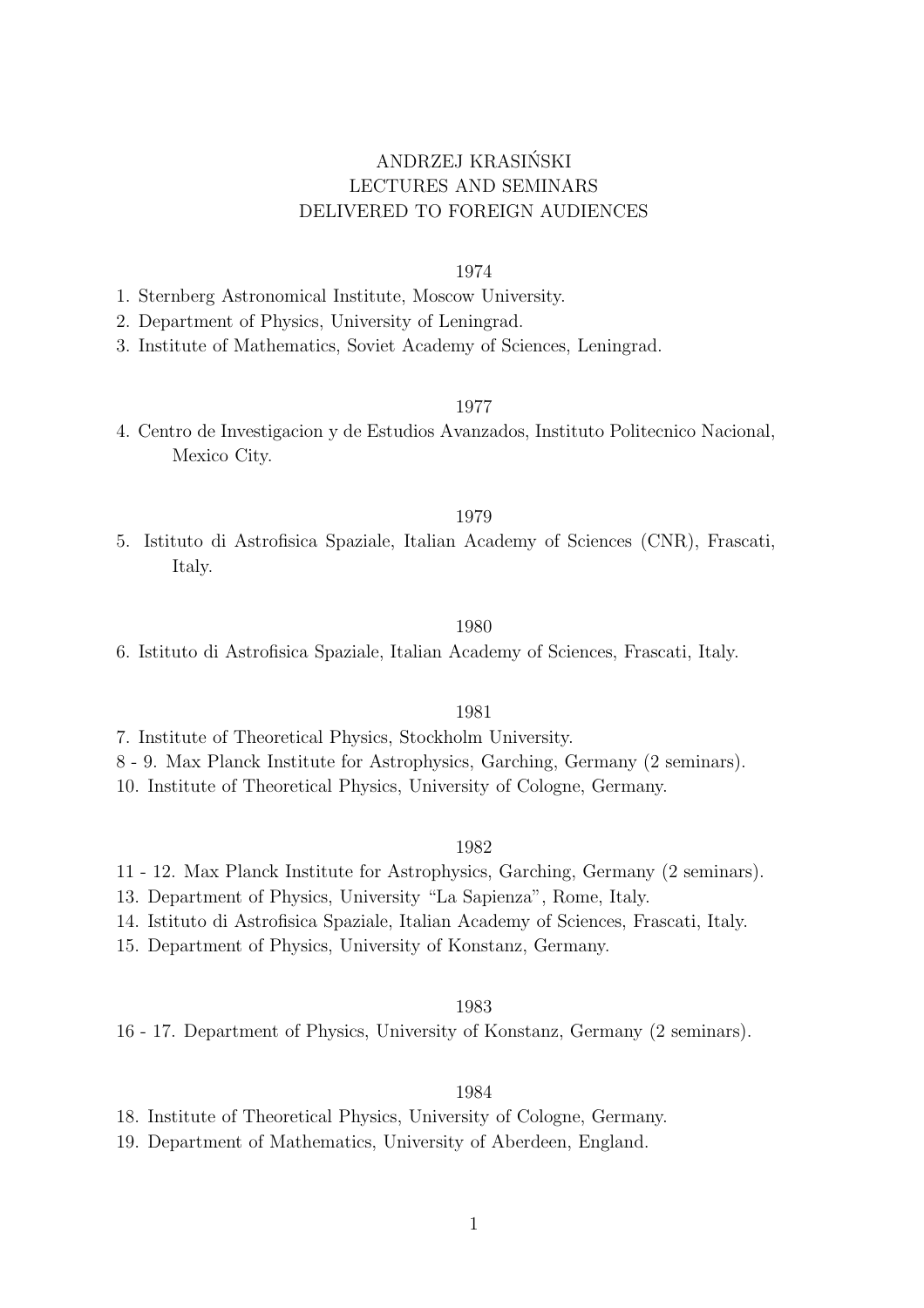#### 1985

- 20 21. Department of Mathematics, Gujarat University, Ahmedabad, India (2 lectures).
- 22 23. Tata Institute of Fundamental Research, Bombay, India (2 lectures).
- 24 25. Department of Mathematics, University of Poona, Pune, India (2 lectures).
- 26 27. Raman Research Institute, Bangalore, India (2 lectures).
- 28 30. Department of Mathematics, Indian Institute of Technology, Madras, India (3 lectures).

# 1986

31. Center for Natural and Theoretical Sciences, Karl Marx University, Leipzig, East Germany.

# 1987

- 32 33. Department of Nuclear and Theoretical Physics, University of Pavia, Italy (2 lectures).
- 34. Raman Research Institute, Bangalore, India.
- 35. Bangalore Science Forum, Bangalore University, India.
- 36. Tata Institute of Fundamental Research, Bombay, India.
- 37. Department of Physics, Ramnarain Ruia College, Bombay, India.
- 38. Nehru Planetarium, Bombay, India.
- 39. Department of Physics, The University of Burdwan, India.

#### 1989

- 40. Department of Physics, University of Colorado at Boulder, USA.
- 41. Department of Physics, University of Utah, Salt Lake City, USA.
- 42. Department of Physics and Astronomy, University of California, Northridge, USA.
- 43. California Institute of Technology, Pasadena, USA.
- 44. Department of Physics, University of Missouri, Columbia, USA.
- 45. The Enrico Fermi Institute, University of Chicago, USA.
- 46. Department of Physics, University of Wisconsin, Milwaukee, USA.
- 47. Department of Mathematics and Statistics, University of New Brunswick, Fredericton, Canada.
- 48. Department of Applied Mathematics, University of Waterloo (Ontario), Canada.
- 49. Department of Physics, University of Toronto, Canada.
- 50. Department of Physics, Syracuse University, Syracuse (New York), USA.
- 51. Department of Physics, University of Pittsburgh, USA.
- 52. Department of Physics and Astronomy, University of Maryland, College Park, USA.
- 53. Department of Physics, University of Missouri, Kansas City, USA.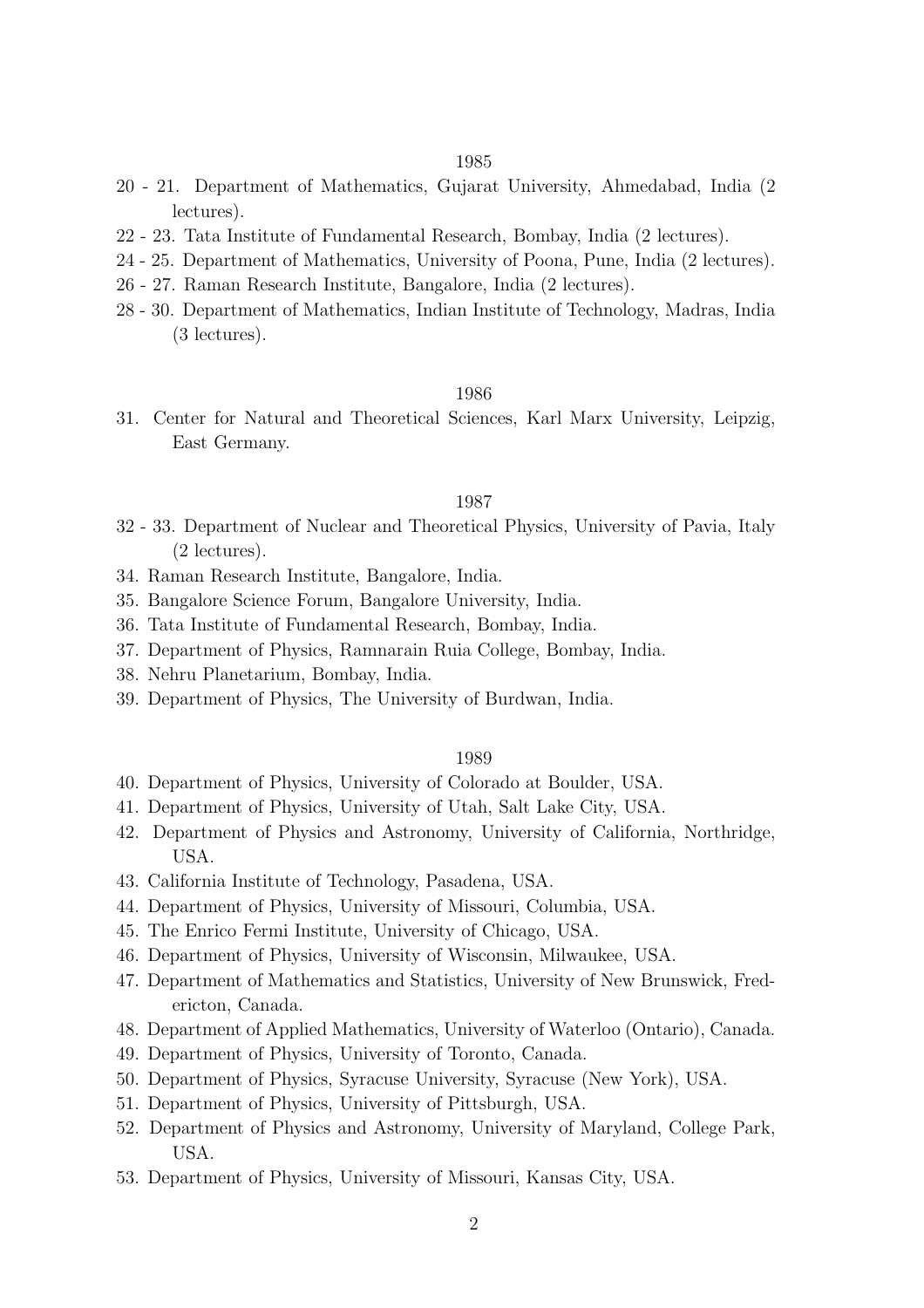54. Institute of Theoretical Physics, Stockholm University.

# 1991

- 55 56. Yukawa Institute of Theoretical Physics, Uji Research Center, Kyoto University (2 lectures).
- 57. Department of Physics, Kyoto University.
- 58. Department of Physics, Tokyo Institute of Technology.
- 59. Stavanger College of Engineering, Stavanger, Norway.

#### 1993

60. Max Planck Institute, Jena, Germany.

# 1994

- 61. Max Planck Institute for Astrophysics, Garching, Germany.
- 62. Department of Physics, University of Konstanz, Germany.
- 63. Instituto de Ciencias Nucleares, Universidad Nacional Autonoma de Mexico, Mexico City.
- 64. Centro de Investigacion y de Estudios Avanzados, Instituto Politecnico Nacional, Mexico City.
- 65. Departamento de Fisica, Universidad Nacional Autonoma de Mexico-Iztapalapa, Mexico City.

#### 1998

- 66. Department of Physics, Tokyo Institute of Technology.
- 67. Department of Physics, Waseda University, Tokyo.

#### 1999

- 68. Department of Physics, Jadavpur University, Calcutta, India.
- 69. Indian Institute of Astrophysics, Bangalore, India.
- 70. Tata Institute of Fundamental Research, Mumbai, India.

#### 2001

71 – 73. Department of Mathematics and Applied Mathematics, University of Cape Town, South Africa (3 seminars).

# 2002

74. Instituto de Ciencias Nucleares, Universidad Nacional Autonoma de Mexico, Mexico City.